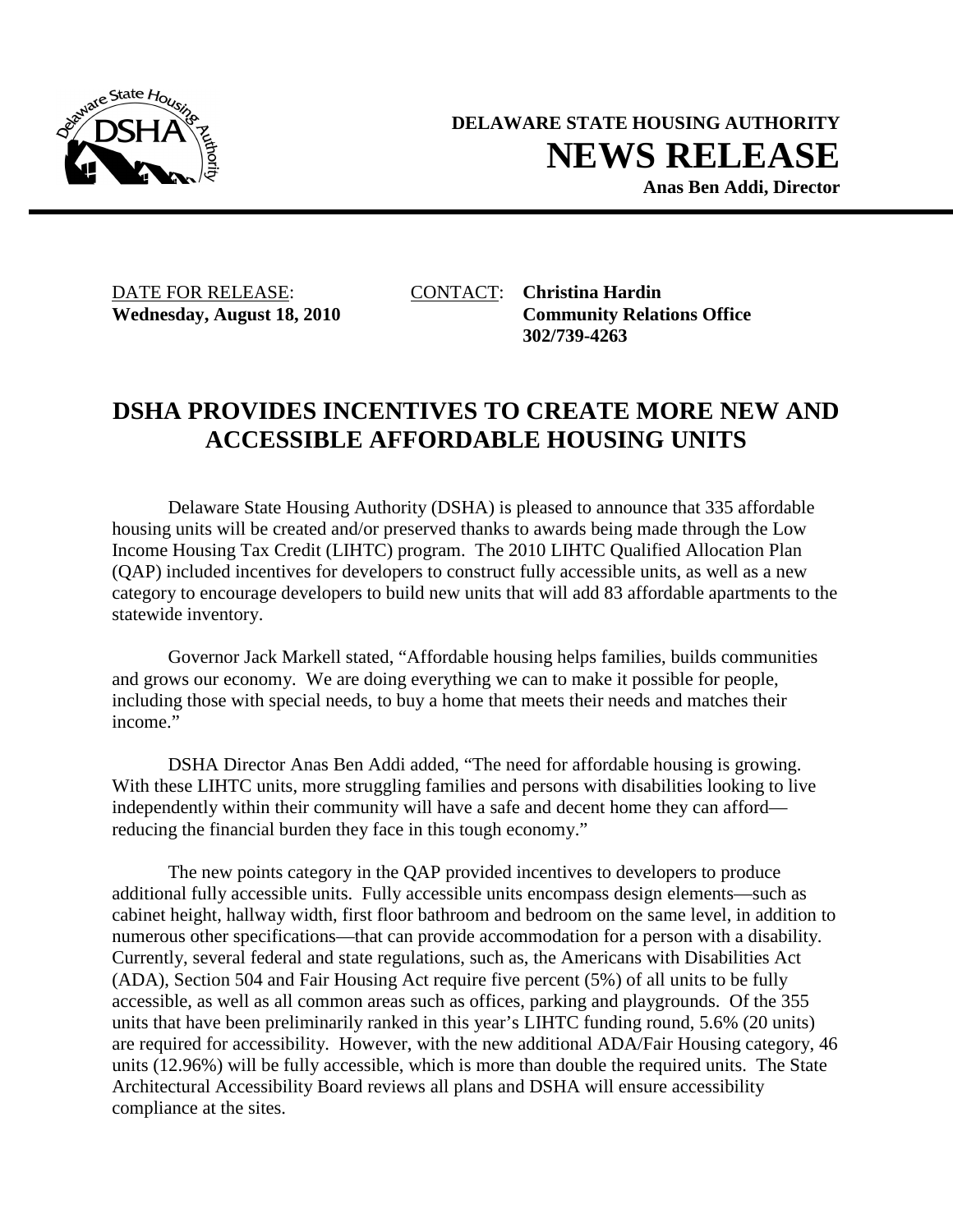"The addition of 46 fully accessible units will have a great impact on our initiative to have people remain in, or return to, the community," said Rita M. Landgraf, Secretary of the Department of Health and Social Services. "One of the major challenges individuals face is the lack of affordable, accessible housing, and these 46 units will enable individuals to successfully transition back into the community or move into a setting that better meets the needs of individuals with disabilities. We applaud DSHA for recognizing the need and doubling the amount of accessible units beyond the federal requirement."

Daniese McMullin-Powell, Chair of Delaware's State Council for Persons with Disabilities stated, "This is good news that the new QAP includes LIHTC tax credits that makes an incentive to build more housing units accessible to people with disabilities. The lack of affordable, accessible, integrated, housing has always been the biggest barrier to having choice in where a person with a disability lives. Now, the quest to end the institutional bias will be a little easier as people have more accessible housing units available to move into when they move out of an institution."

The preliminary ranking includes thirty-five newly created units to be located at Hampton Circle, an elderly subsidized site in Seaford, as well as 48 new units at Bayard Plaza, in Dover. Bayard Plaza will be located on the site of the old Bayard Hotel. Plans call for a mixed-use building with commercial space on the first floor while additional floors will be a mix of efficiencies, one- and two-bedroom units. Below is a complete list of the preliminary ranking:

| <b>Project Name</b>                 | <b>Location</b>    | <b>Number of</b><br><b>Units</b> | <b>Number of ADA</b><br><b>Required Units</b> | <b>Actual Number of</b><br><b>ADA Units</b> |
|-------------------------------------|--------------------|----------------------------------|-----------------------------------------------|---------------------------------------------|
| <b>Hampton Circle</b>               | Seaford            | 35                               |                                               |                                             |
| <b>Bayard Plaza</b>                 | Dover              | 48                               | 3                                             | 5                                           |
| <b>Canterbury</b><br><b>Estates</b> | <b>Bridgeville</b> | 24                               | $\mathcal{D}_{\cdot}$                         | 5                                           |
| <b>B'nai B'rith</b>                 | Claymont           | 208                              | 11                                            | 21                                          |
| <b>Greenside Manor</b>              | Seaford            | $\underline{40}$                 |                                               |                                             |
| <b>TOTAL</b>                        |                    | 355                              | $20(5.60\% \text{ of }$<br>total)             | 46 (12.96% of total)                        |

 For more information on affordable housing in Delaware, call DSHA at (888) 363-8808 or visit www.DeStateHousing.com.

# # #

cmh:kcm